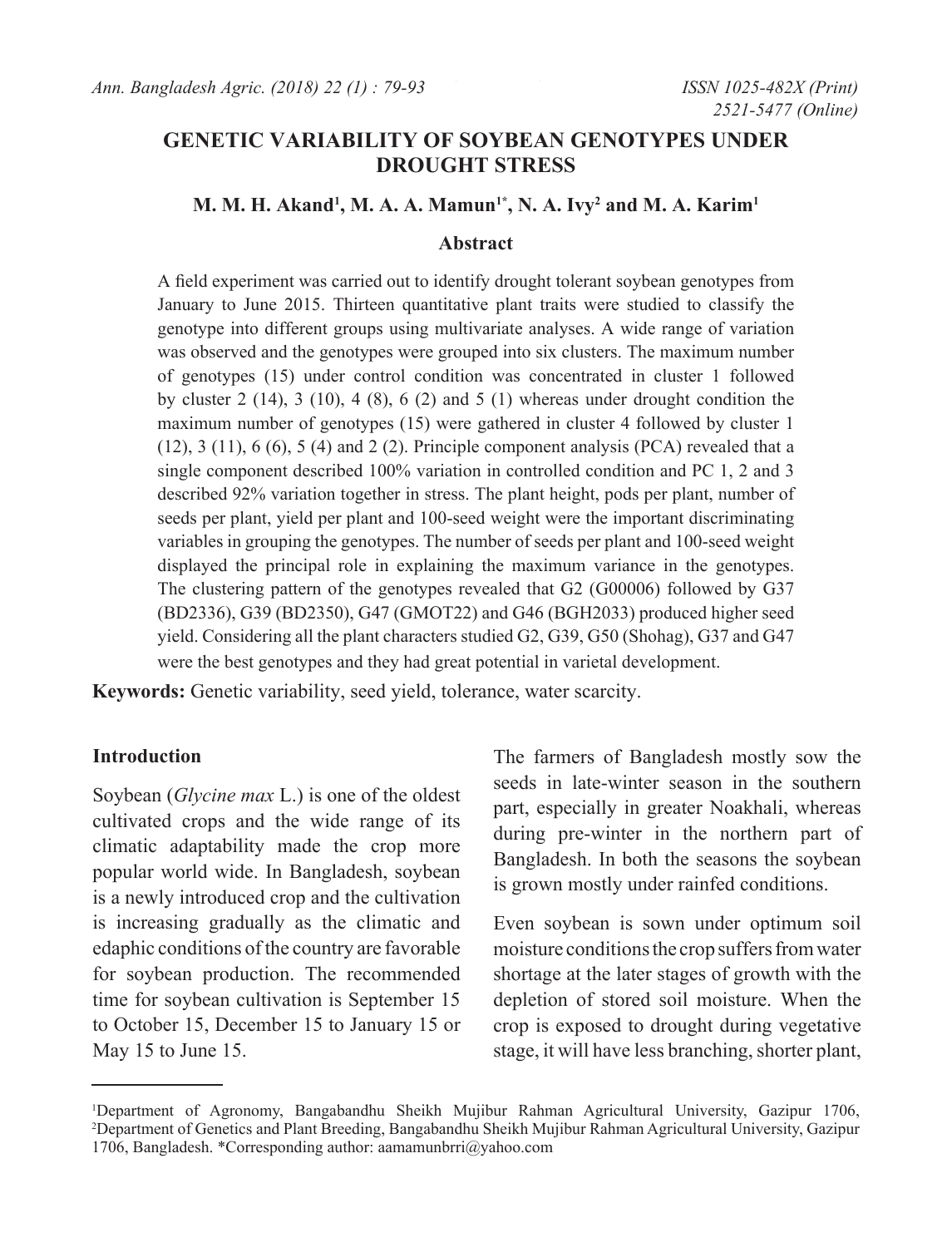minimum leaf area and consequently will produced low grain yield. Water participates in nearly all physiological and biochemical processes in plants, comprising approximately 90% of their mass (Farias *et al.,* 2007). Water is responsible for the thermal regulation of the plant, acting both to maintain the cooling and heat distribution and to promote mechanical support of the plant (Taiz and Zeiger, 2009). However, two-thirds of world food production is done under water stress conditions (Gerten and Rost, 2010) and thus, it is considered as the most damaging abiotic stress affecting modern agricultural production (Zhang *et al.,*  2006).

Soybean is also considered as a species sensitive to several abiotic stresses (Heerden and Krüger, 2000), when compared with other tropical legumes (Silveira *et al.,* 2003), as well as others species (Younis *et al.*, 2000). The total water requirement for the maximum productivity varies between 450 and 800 mm, depending on weather conditions, crop management practices and cycle timing (Embrapa, 2011 and Farias *et al.,* 2007). Although the effects of various environmental factors interfere with the performance of crops, water restriction is the main limiting environmental factor that contributes to the failure for obtaining potential soybean yield (Casagrande *et al.,* 2001). If soybean is exposed to drought at reproductive stage, flower drop may occur and that will lead to lower pods per plant and lighter seed weight. Moreover, having its day neutral plant character soybean may be grown in Bangladesh round the year. The vast area of char land of Bangladesh (1.0 mha) can also be used for cultivation of soybean. For expanding soybean in the under-exploited land, more

specifically in the northern Bangladesh as well as in the char lands, it is necessary to screen suitable genotypes for low soil moisture conditions prevailing during kharif I season. It is also important to analyze the physiomorphological changes of the crop due to low soil moisture conditions in order to understand the mechanisms of the crop tolerance to such situations under the climate change context of Bangladesh. Thus, this study was initiated to screen for drought tolerance among fifty high yield potential soybean genotypes.

## **Materials and Methods**

A study was conducted at Bangabandhu Sheikh Mujibur Rahman Agricultural University, Gazipur, from January to June 2015. The soil of the experimental site was silty clay in surface and silty clay loam in sub surface region. The land preparation was done well by repeated ploughing and crossploughing followed by laddering. Urea, triple super phosphate, muriate of potash, gypsum and boric acid were applied at final land preparation as the source of N, P, K, S and B at the rate of 27.5, 37, 60, 20.5 kg and 1.7 kg ha-1, respectively (FRG, 2012). High yield potential fifty (50) soybean genotypes were used as planting material (Table 1). Seeds were sown by hand on 15 January, 2015 in lines maintaining 30 cm  $\times$  5 cm spacing. The experiment was laid out in a split-plot design with three replications. The water managements were allocated in the main plots and soybean genotypes in the sub-plots. The treatments were Factor A: Soybean genotypes; and Factor B: Water management such as (i) Irrigation as and when necessary (control) and (ii) Irrigation (50% of control) when wilting symptoms appeared in plants (drought). Appropriate cultural practices other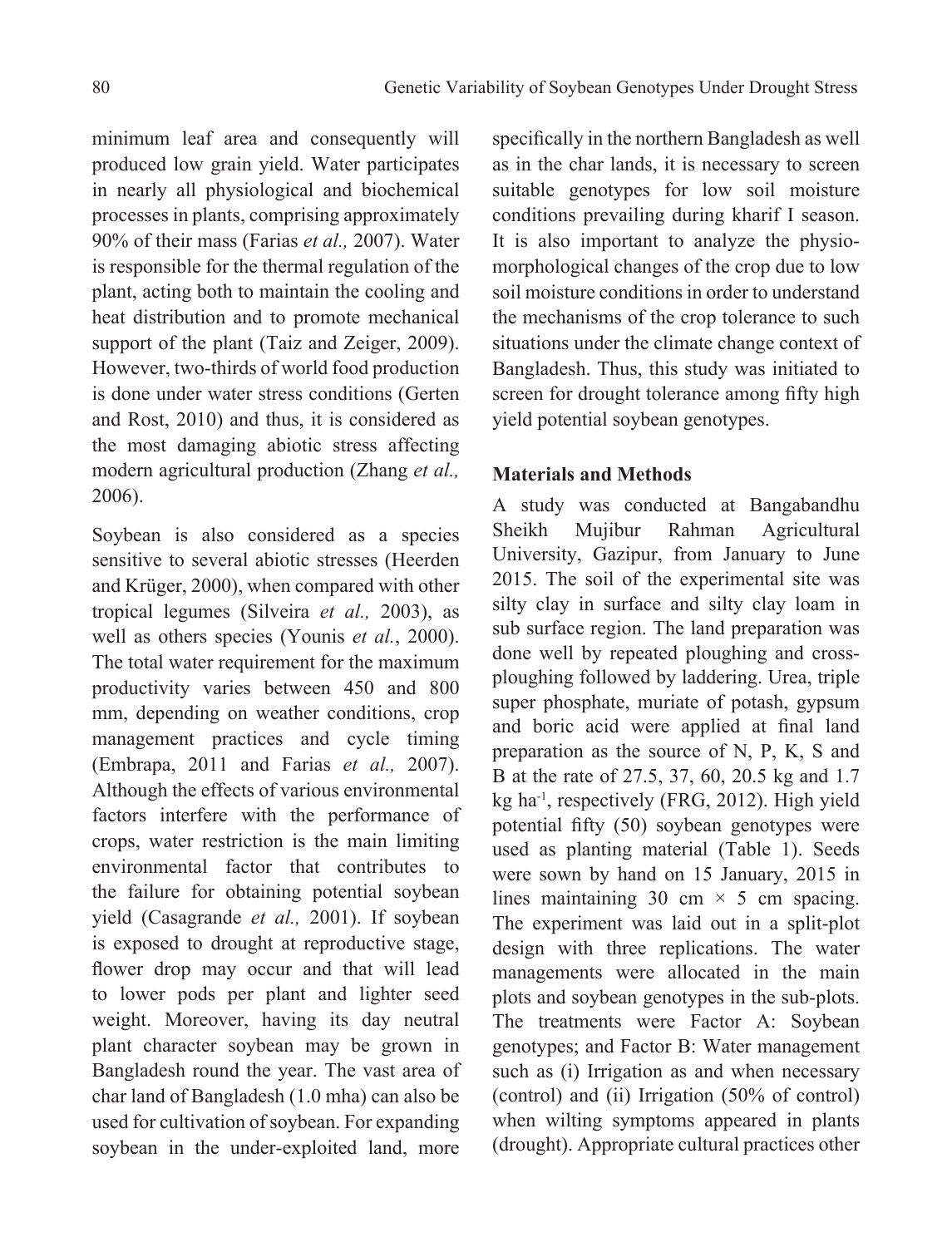| Genotype no.   | Accession code      | Remarks       | Genotype no. | Accession code        | Remarks       |
|----------------|---------------------|---------------|--------------|-----------------------|---------------|
| G1             | G00001              | Advanced line | G26          | G00197                | Advanced line |
| G2             | G00006              | Advanced line | G27          | G00209                | Advanced line |
| G <sub>3</sub> | G00008              | Advanced line | G28          | G00246                | Advanced line |
| G <sub>4</sub> | G00009              | Advanced line | G29          | G00341                | Advanced line |
| G <sub>5</sub> | G00010              | Advanced line | G30          | G00352                | Advanced line |
| G <sub>6</sub> | G00011              | Advanced line | G31          | G00354                | Advanced line |
| G7             | G00012              | Advanced line | G32          | <b>BD2326</b>         | Advanced line |
| G8             | G00013              | Advanced line | G33          | BD2329                | Advanced line |
| G9             | G00017              | Advanced line | G34          | BD2331                | Advanced line |
| G10            | G00018              | Advanced line | G35          | BD2333                | Advanced line |
| G11            | G00025              | Advanced line | G36          | BD2334                | Advanced line |
| G12            | G00037              | Advanced line | G37          | BD2336                | Advanced line |
| G13            | G00043              | Advanced line | G38          | <b>BD2340</b>         | Advanced line |
| G14            | G00046              | Advanced line | G39          | <b>BD2350</b>         | Advanced line |
| G15            | G00051              | Advanced line | G40          | AGS191                | Advanced line |
| G16            | G0055               | Advanced line | G41          | AGS205                | Advanced line |
| G17            | G00075              | Advanced line | G42          | AGS313                | Advanced line |
| G18            | G00112              | Advanced line | G43          | AGS383                | Advanced line |
| G19            | G00135              | Advanced line | G44          | <b>BARI</b> Soybean 5 | Variety       |
| G20            | G00152              | Advanced line | G45          | <b>BARI</b> Soybean 6 | Variety       |
| G21            | G00154              | Advanced line | G46          | <b>BGH2033</b>        | Advanced line |
| G22            | <b>BU</b> Soybean 1 | Variety       | G47          | GMOT22                | Advanced line |
| G23            | G00168              | Advanced line | G48          | PK262                 | Advanced line |
| G24            | G00170              | Advanced line | G49          | <b>PK472</b>          | Advanced line |
| G25            | G00196              | Advanced line | G50          | Shohag                | Variety       |

**Table 1. List of soybean genotypes with their accession number used in the experiment**

than water management were followed to raise a healthy crop. Regular irrigation was applied with a hosepipe attached to a water tape both in control and drought plots up to trifoliate stage (20 days after sowing) of soybean for seed germination and establishment of young seedling. After three leaf stage, irrigation was applied properly at regular intervals in control plots. However, irrigation was applied when wilting symptom appeared on more than 50% soybean plants in drought treated plots.

Ten plants of each genotype in the row were selected for collecting the data on phenology, morphology and yield and yield attributes were recorded. Analysis of genetic variation among genotypes was performed with the program SPSS 16 following the procedure described by Rojas *et al.* (2000). Estimation of the degree of correlation was estimated among the different plant characters according to Pearson's co-efficient (Clifford and Stephenson, 1975). Thirteen qualitative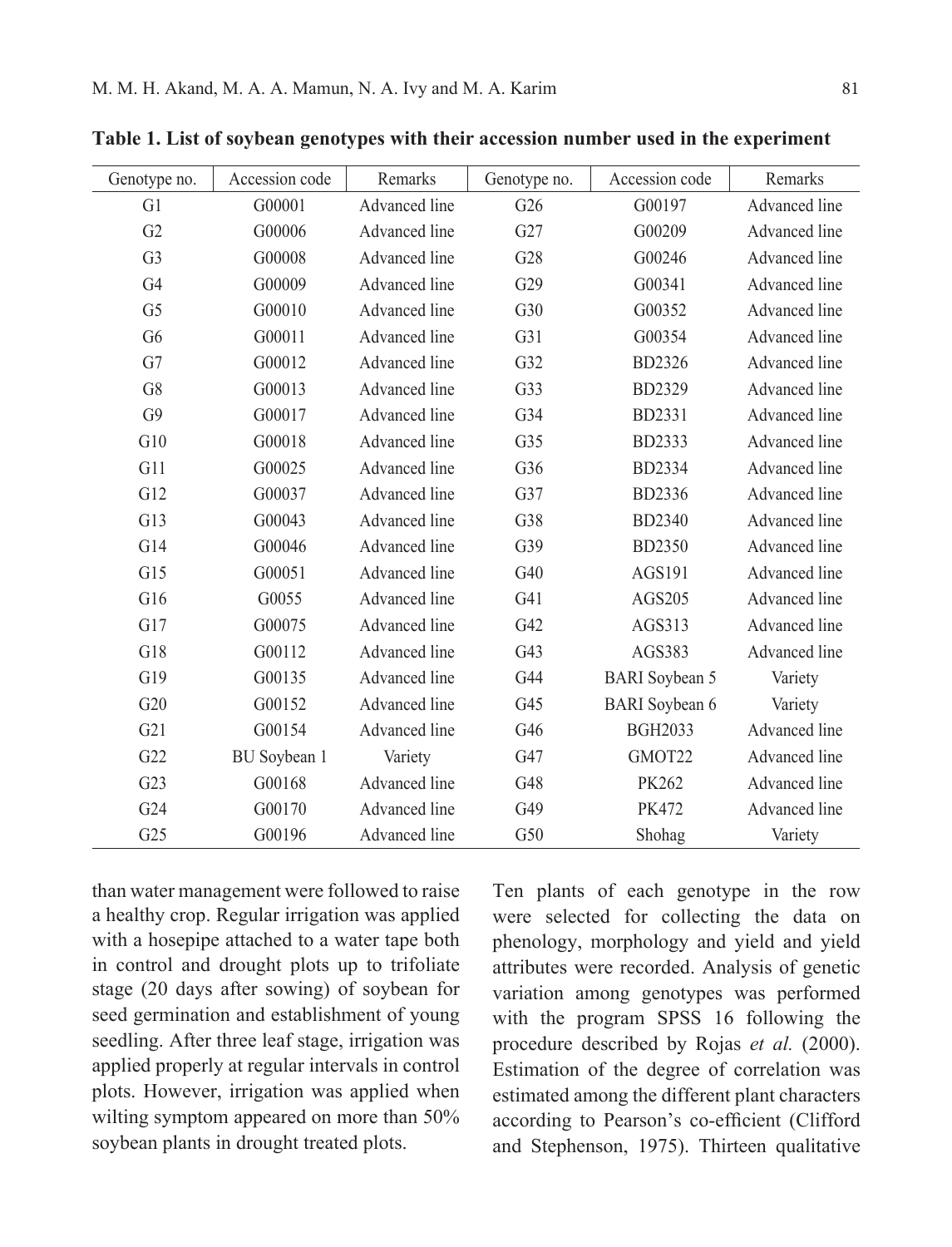variables viz. days to  $1<sup>st</sup>$  flowering, days to 80% flowering, days to maturity, plant height, plant dry weight, branches per plant, pods per plant, pod length, seeds per pod, pod wall dry weight, seeds per plant, 100-seed weight and yield per plant were considered in the cluster analysis and principal component analysis (PCA). Discriminant function analysis (DFA) and non-hierarchical K-mean cluster was performed to classify the genotypes into a number of groups (Nimnual *et al*., 2014). The DFA, PCA, chi-square test, structure matrix of variables, test of equality of group means were done through stepwise procedures. Descriptive analysis including range, mean and co-efficient of variation (CV) of the plant characters with frequency distribution was employed to estimate and describe the performance of the

genotypes in terms of each character. Some of the parameters (% yield reduction) were calculated using Microsoft excel.

## **Results and Discussion**

## **Variation in plant characters**

The soybean genotypes showed a wide range of variations in 13 quantitative characters both control and drought conditions (Table 2). The co-efficient of variation (CV) for days to first and 80% flowering was 12% in control but 117% in case of drought condition. It indicated that the variation for these two characters were more prominent in drought condition compare to control. Similarly, the CV for morphological attributes also illustrated a high level of diversity among the soybean genotypes. Yield and yield attributes such as

**Table 2. Descriptive statistics of the plant characters of tested soybean genotypes under both control and drought condition**

| Plant characters                  |               | Control condition |       | Drought condition |                   |       |  |
|-----------------------------------|---------------|-------------------|-------|-------------------|-------------------|-------|--|
|                                   | Range         | Mean <sup>1</sup> | CV(%) | Range             | Mean <sup>1</sup> | CV(%) |  |
| Phenological                      |               |                   |       |                   |                   |       |  |
| Days to $1st$ flowering           | $40 - 64$     | $53\pm 6.17$      | 12    | 38-61             | $51\pm 6.06$      | 117   |  |
| Days to 80% flowering             | $46 - 73$     | $61\pm7.09$       | 12    | 44-70             | $59\pm 6.97$      | 117   |  |
| Days to maturity                  | 76-113        | $97 \pm 8.38$     | 9     | 75-115            | $101 \pm 8.75$    | 8.6   |  |
| Morphological                     |               |                   |       |                   |                   |       |  |
| Plant height (cm)                 | 30-72.27      | $52.82 \pm 10.05$ | 19    | 18.43-64.33       | $41.35 \pm 10.10$ | 24.4  |  |
| Plant dry weight (g)              | 1.00-4.33     | $2.56 \pm 0.92$   | 36    | $0.43 - 3.86$     | $1.82 \pm 0.82$   | 45.5  |  |
| Branches per plant (no.)          | 1.00-5.43     | $2.30 \pm 1.10$   | 48    | $1 - 5$           | $1.57 \pm 0.77$   | 49    |  |
| <b>Yield and yield attributes</b> |               |                   |       |                   |                   |       |  |
| Pods per plant (no.)              | 10.80-57.33   | $27.32 \pm 10.79$ | 39    | 6.53-55.51        | $22.55 \pm 10.65$ | 47.2  |  |
| Pod length (cm)                   | 3.08-5.32     | $3.96 \pm 0.45$   | 11    | $3.02 - 5.02$     | $3.82 \pm 0.47$   | 12.2  |  |
| Seeds per pod (no.)               | $2.00 - 3.20$ | $2.53 \pm 0.26$   | 10    | $1.77 - 3.4$      | $2.43 \pm 0.35$   | 14.3  |  |
| Pod wall dry weight (g)           | 1.40-4.76     | $3.12 \pm 0.81$   | 26    | $0.80 - 6.35$     | $2.50\pm0.98$     | 39.3  |  |
| Seeds per plant (no)              | 18.13-123.86  | $48.02 \pm 18.47$ | 38    | 12.77-115.33      | $37.19 \pm 18.75$ | 50.4  |  |
| 100-seed weight $(g)$             | 5.66-25.13    | $12.10\pm3.32$    | 27    | 6.37-21.46        | $11.68 \pm 2.94$  | 25.2  |  |
| Yield per plant $(g)$             | 2.94-10.79    | $6.01 \pm 1.68$   | 28    | $1.42 - 9.20$     | $4.88 \pm 1.90$   | 39    |  |

1 Mean±standard deviation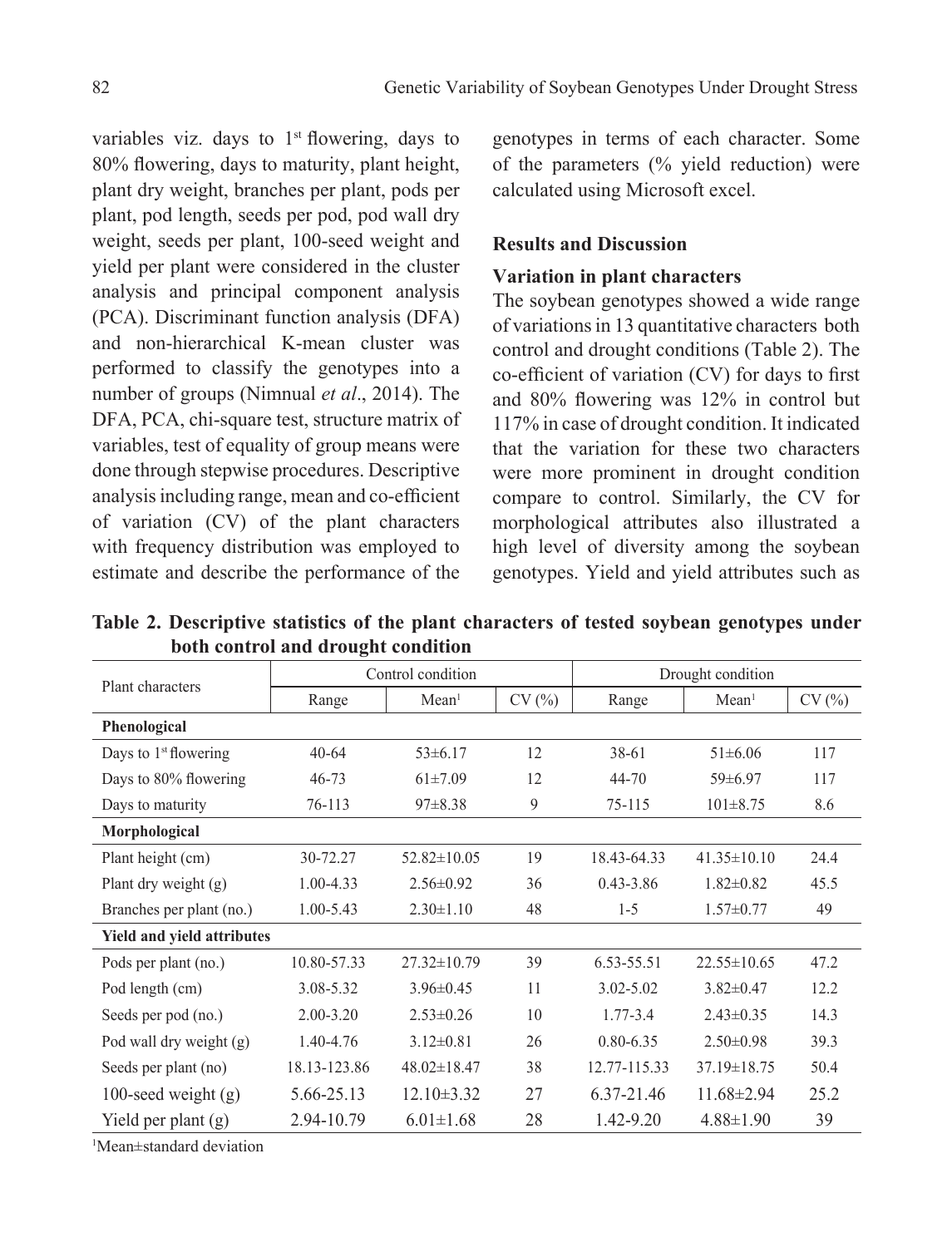pods per plant (CV-39% for control and 47% for drought), pod wall dry weight (CV-26% for control and 39% for drought), number of seeds per plant (CV 38% for control and 50% for drought), seed yield per plant (CV 28% for control and 39 for drought) and 100 seed weight (CV-27% for control and 25% for drought) also showed a much variations among the genotypes. Anjum *et al.* (2013) reported that water deficit conditions disrupted the yield and yield related attributes in terms of grain number per pod, grain number per plant, 100-grain weight, biological yield per plant, seed yield per plant and harvest index in comparison to well watered conditions.

## **Correlation between plant characters**

The correlation coefficients were estimated for the 13 plant characters in both control and drought condition (Table 3). The strongest and significant positive correlation corresponded to days to first flowering and 80% flowering (1.00\*\*) in both treatments. This indicated that these two phenological characters were perfect positively correlated. Positive significant correlations were also shown between days to maturity with both days to first flowering and 80% flowering. Malek *et al.* (2014) observed that days to flowering and days to maturity were positively and highly correlated. Plant height and plant dry matter production also showed a strong positive correlation with days to first and 80% flowering as well as days to harvest in both treatments. On the other hand, branch per plant exhibited a weak and negative correlation with days to first and 80% flowering, weak and positive with plant height and plant dry matter production. Ngalamu *et al.* (2013) found that branch per plant significantly correlated with days to 50% flowering and pods per plant.

Yield and yield attributes under both control and drought condition i.e., pods per plant, pod length, seeds per pod, pod wall dry weight, total numbers of seeds per plant and yield per plant were highly correlated to each other. Pod wall dry weight had a strong positive correlation with plant weight (0.731\*\*), plant dry weight (0.819\*\*) and yield per plant (0.887\*\*). Mondal *et al.* (2011) observed that seed yield showed significant and positive correlations with the number of pods per plant. Under drought condition, pods per plant had strong positive correlation with plant height  $(0.678**)$  and plant dry weight  $(0.652**)$ . Pod wall dry weight had a strong positive correlation with plant weight (0.672), plant dry weight  $(0.675**)$  and yield per plant  $(0.722**)$ . Total number of seeds under control condition had a positive correlation with pods per plant (0.887\*\*). Total number of seeds under drought condition had a positive correlation with pods per plant (0.897\*\*). Hundred-seed weight has a negative correlation with total number of seeds per plant (-0.638\*\*). Maleki1 *et al.* (2013) also reported that there was a significant reduction in seed per pod in water stress condition. Almost all plant characters studied had a strong positive correlation with yield in both conditions.

# **Grouping of genotypes through multivariate analysis**

The soybean genotypes were grouped into six groups by non-hierarchical K-mean cluster analysis considering thirteen quantitative plant characters. The maximum number of genotypes (15) under control condition was concentrated in cluster 1 followed by cluster 2 (14), 3 (10), 4 (8), 6 (2) and 5 (1) whereas the maximum number of genotypes (15) was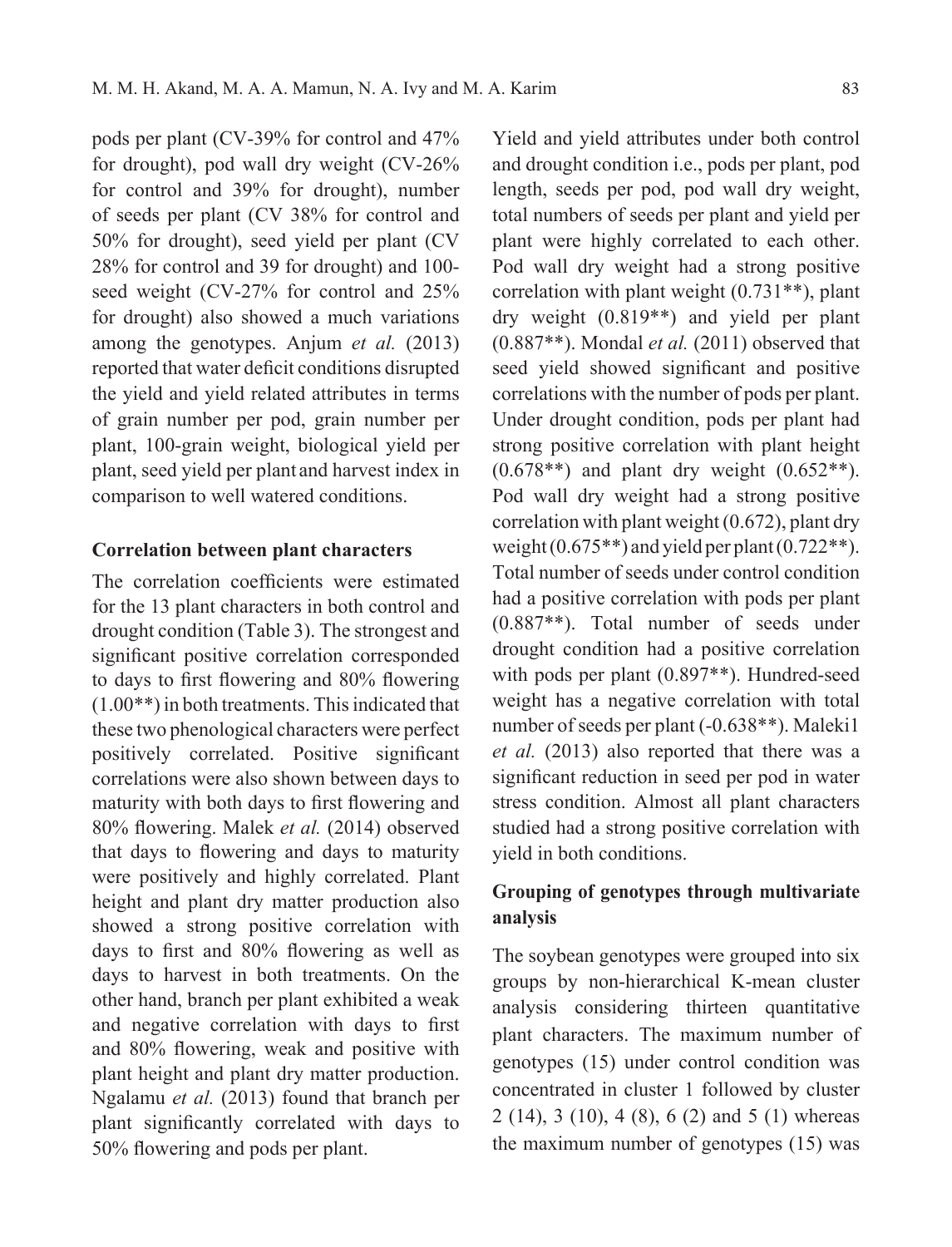|                   |                                                                | Table 3. Correlation coefficient of thirteen plant characters of tested soybean genotypes |           |           |          |           |           |           |            |                                                                                                                                                                                                                                                                                                                                                                                                            |           |      |
|-------------------|----------------------------------------------------------------|-------------------------------------------------------------------------------------------|-----------|-----------|----------|-----------|-----------|-----------|------------|------------------------------------------------------------------------------------------------------------------------------------------------------------------------------------------------------------------------------------------------------------------------------------------------------------------------------------------------------------------------------------------------------------|-----------|------|
| Traits            | 呂                                                              | DEF                                                                                       | БĦ        | FH        | PDW      | BPP       | PPP       | 已         | <b>SPP</b> | PWDW                                                                                                                                                                                                                                                                                                                                                                                                       | TSN       | HSW  |
| Control condition |                                                                |                                                                                           |           |           |          |           |           |           |            |                                                                                                                                                                                                                                                                                                                                                                                                            |           |      |
| DEF               | $1.00**$                                                       |                                                                                           |           |           |          |           |           |           |            |                                                                                                                                                                                                                                                                                                                                                                                                            |           |      |
| E                 | $0.76***$                                                      | $0.77**$                                                                                  |           |           |          |           |           |           |            |                                                                                                                                                                                                                                                                                                                                                                                                            |           |      |
| FH                | $0.53**$                                                       | $0.54***$                                                                                 | $0.46**$  |           |          |           |           |           |            |                                                                                                                                                                                                                                                                                                                                                                                                            |           |      |
| MCId              | $0.64***$                                                      | $0.64***$                                                                                 | $0.70**$  | $0.83***$ |          |           |           |           |            |                                                                                                                                                                                                                                                                                                                                                                                                            |           |      |
| BPP               | $-0.27$                                                        | $-0.28$                                                                                   | $-0.39**$ | 0.16      | 0.04     |           |           |           |            |                                                                                                                                                                                                                                                                                                                                                                                                            |           |      |
| PPP               | $0.34*$                                                        | $0.33*$                                                                                   | 0.13      | $0.61**$  | $0.51**$ | $0.53**$  |           |           |            |                                                                                                                                                                                                                                                                                                                                                                                                            |           |      |
| PL                | $0.01\,$                                                       | $0.01\,$                                                                                  | 0.16      | $-0.15$   | 0.05     | $-0.36**$ | $-0.62**$ |           |            |                                                                                                                                                                                                                                                                                                                                                                                                            |           |      |
| SPP               | $-0.34*$                                                       | $-0.34*$                                                                                  | $-0.21$   | $-0.18$   | 0.02     | 0.23      | $-0.19$   | $0.32*$   |            |                                                                                                                                                                                                                                                                                                                                                                                                            |           |      |
| <b>NOM</b>        | $0.52***$                                                      | $0.52**$                                                                                  | $0.51**$  | $0.73**$  | $0.82**$ | 0.23      | $0.64***$ | $0.01$    | $-0.09$    |                                                                                                                                                                                                                                                                                                                                                                                                            |           |      |
| TSN               | 0.21                                                           | 0.21                                                                                      | 0.09      | $0.58**$  | $0.54**$ | $0.66**$  | $0.88**$  | $-0.49**$ | 0.15       | $0.62**$                                                                                                                                                                                                                                                                                                                                                                                                   |           |      |
| <b>HSW</b>        | 0.20                                                           | 0.20                                                                                      | $0.37**$  | $-0.17$   | 0.016    | $-0.58**$ | $-0.64**$ | $0.72**$  | $-0.07$    | $-0.10$                                                                                                                                                                                                                                                                                                                                                                                                    | $-0.64**$ |      |
| $\Sigma$          | $0.50**$                                                       | $0.50**$                                                                                  | $0.51**$  | $0.64**$  | $0.81**$ | 0.19      | $0.58**$  | 0.01      | $-0.01$    | $0.88***$                                                                                                                                                                                                                                                                                                                                                                                                  | $0.60**$  | 0.02 |
| Drought condition |                                                                |                                                                                           |           |           |          |           |           |           |            |                                                                                                                                                                                                                                                                                                                                                                                                            |           |      |
| DEF               | $1.00**$                                                       |                                                                                           |           |           |          |           |           |           |            |                                                                                                                                                                                                                                                                                                                                                                                                            |           |      |
| E                 | $0.74***$                                                      | $0.74***$                                                                                 |           |           |          |           |           |           |            |                                                                                                                                                                                                                                                                                                                                                                                                            |           |      |
| EH                | $0.56***$                                                      | $0.56**$                                                                                  | $0.61**$  |           |          |           |           |           |            |                                                                                                                                                                                                                                                                                                                                                                                                            |           |      |
| MUdd              | $0.64**$                                                       | $0.64***$                                                                                 | $0.75***$ | $0.86***$ |          |           |           |           |            |                                                                                                                                                                                                                                                                                                                                                                                                            |           |      |
| BPP               | $-0.09$                                                        | $-0.09$                                                                                   | $-0.25$   | $0.29*$   | 0.26     |           |           |           |            |                                                                                                                                                                                                                                                                                                                                                                                                            |           |      |
| PPP               | $0.49**$                                                       | $0.49**$                                                                                  | $0.41***$ | $0.68**$  | $0.65**$ | $0.54***$ |           |           |            |                                                                                                                                                                                                                                                                                                                                                                                                            |           |      |
| $\mathbb{H}$      | $-0.01$                                                        | $-0.01$                                                                                   | 0.16      | $-0.01$   | 0.08     | $-0.25$   | $-0.49**$ |           |            |                                                                                                                                                                                                                                                                                                                                                                                                            |           |      |
| SPP               | $-0.34*$                                                       | $-0.34*$                                                                                  | $-0.14$   | $-0.21$   | $-0.01$  | 0.22      | $-0.28*$  | $0.44**$  |            |                                                                                                                                                                                                                                                                                                                                                                                                            |           |      |
| <b>PWDW</b>       | $0.57**$                                                       | $0.57***$                                                                                 | $0.62***$ | $0.67**$  | $0.67**$ | 0.09      | $0.62***$ | $-0.01$   | $-0.23$    |                                                                                                                                                                                                                                                                                                                                                                                                            |           |      |
| TSN               | $0.38**$                                                       | $0.38**$                                                                                  | $0.36*$   | $0.66***$ | $0.69**$ | $0.72***$ | $0.89**$  | $-0.33*$  | $0.06$     | $0.53**$                                                                                                                                                                                                                                                                                                                                                                                                   |           |      |
| $_{\rm HSM}$      | 0.17                                                           | 0.17                                                                                      | $0.35*$   | 0.02      | 0.14     | $-0.48**$ | $-0.44**$ | $0.68**$  | 0.08       | $-0.02$                                                                                                                                                                                                                                                                                                                                                                                                    | $-0.38**$ |      |
| N,                | $0.56**$                                                       | $0.56**$                                                                                  | $0.69**$  | $0.79**$  | $0.88**$ | $0.31*$   | $0.75***$ | 0.01      | $-0.07$    | $0.72**$                                                                                                                                                                                                                                                                                                                                                                                                   | $0.77**$  | 0.11 |
|                   | per pod (no), PWDW = pod wa<br>harvest, PH = plant height (cm) |                                                                                           |           |           |          |           |           |           |            | PDW = plant dry weight (cm), BPP = branches per plant (no), PPP = pods per plant (cm), PL = pod length (cm), SPP = seeds<br>** and * Correlation is significant at the 1 and 5% level (2-tailed), respectively. DFF = days to first flowering, DEF = days to 80% flowering, DH = days to<br>ll dry weight (g), TSN = total number of seeds per plant, HSW=100-seed weight (g) and YL = yield per plant (g) |           |      |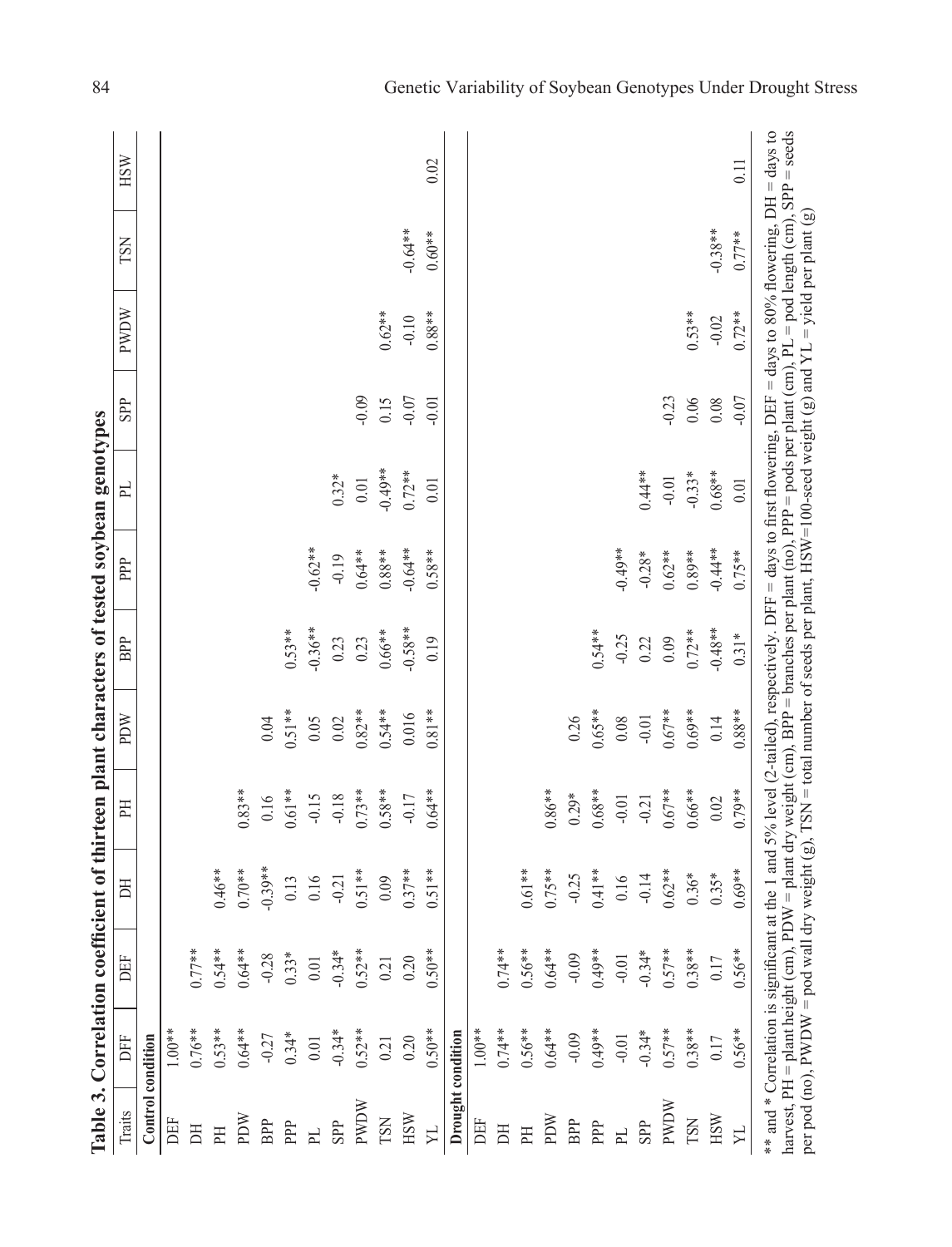concentrated in cluster 4 followed by cluster 1 (12), 3 (11), 6 (6), 5 (4) and 2 (2) under drought condition (Table 4).

The clustering group revealed that cluster 6 in control and cluster 2 in drought were the best as compared to others (Table 5) for the highest dry matter accumulation, production more branches per plant, higher number of seeds per pod as well as per plant and improved seed yield per plant. Other groups were characterized by days to flowering, plant height, growth duration and seed size. Cluster 4 was characterized by the shortest plant height, shortest growth duration and the lowest seed yield in control condition. Similarly, all the dwarf, short-durated and lower yield genotypes were placed in cluster 6 in case of drought condition. Cluster 3, 4 and 5 showed moderate features in all the plant characters under studied.

# **Principal component analysis**

Based on the correlation matrix, thirteen plant characters were analyzed using Principal Component Analysis (PCA). A linear transformation of thirteen plant characters was performed by PCA that generated a new

set of thirteen independent variables. These were described by latent root (Eigen value) and latent vectors. Under control condition, the use of PCA revealed that the first PC had Eigen values more than 1 and explained 100% variations where, first three PCs had Eigen values more than 1 and explained 49.74%, 28.98% and 13.45% of total variation individually 92% variations together under drought condition (Table 6). Under control condition the variables with high positive contribution to PC 1 were days to first flowering, days to 80% flowering, branches per plant, pods per plant, seeds per pod, pod wall dry weight, total number of seeds per plant and yield per plant (Table 6). The rest of the variables had high negative contribution to PC 1. Under drought condition, the variables with high positive contribution to PC 1 were days to maturity, days to harvest, pods per plant, pod wall dry weight, total number of seeds per plant and yield per plant. Flowering time is an important trait related to drought adaptation, where a short life cycle can lead to drought escape (Araus *et al.,* 2002). Sofi *et al.* (2014) evaluated genetic variability among 300 genotypes of common bean under PCA.

**Table 4. Clusters of 50 soybean genotypes classified by K-mean clustering**

| Control condition                        | Drought condition                                                                                                                              |
|------------------------------------------|------------------------------------------------------------------------------------------------------------------------------------------------|
| Genotype no.                             | Genotype no.                                                                                                                                   |
| G3, G4, G6, G9, G10, G23, G27, G28, G29, | G1, G2, G8, G12, G14, G16, G18, G25,                                                                                                           |
| G30, G31, G34, G40, G41 and G48          | G27, G43, G47 and G49                                                                                                                          |
|                                          | $G37$ and $G46$                                                                                                                                |
| G18, G25, G42, G43 and G49               |                                                                                                                                                |
|                                          | G32, G33, G34, G35, G38, G39, G41,                                                                                                             |
| $G47$ and $G50$                          | G44, G45, G48 and G50<br>G3, G4, G5, G6, G9, G10, G13, G19, G22,                                                                               |
|                                          |                                                                                                                                                |
|                                          | G23, G28, G29, G30, G31 and G40                                                                                                                |
| G <sub>36</sub>                          | G7, G15, G36 and G42                                                                                                                           |
| $G37$ and $G46$                          | G11, G17, G20, G21, G24 and G26                                                                                                                |
|                                          | G1, G2, G5, G7, G8, G12, G14, G15, G16,<br>G19, G32, G33, G35, G38, G39, G44, G45,<br>G11, G13, G17, G20, G21, G22, G24 and<br>G <sub>26</sub> |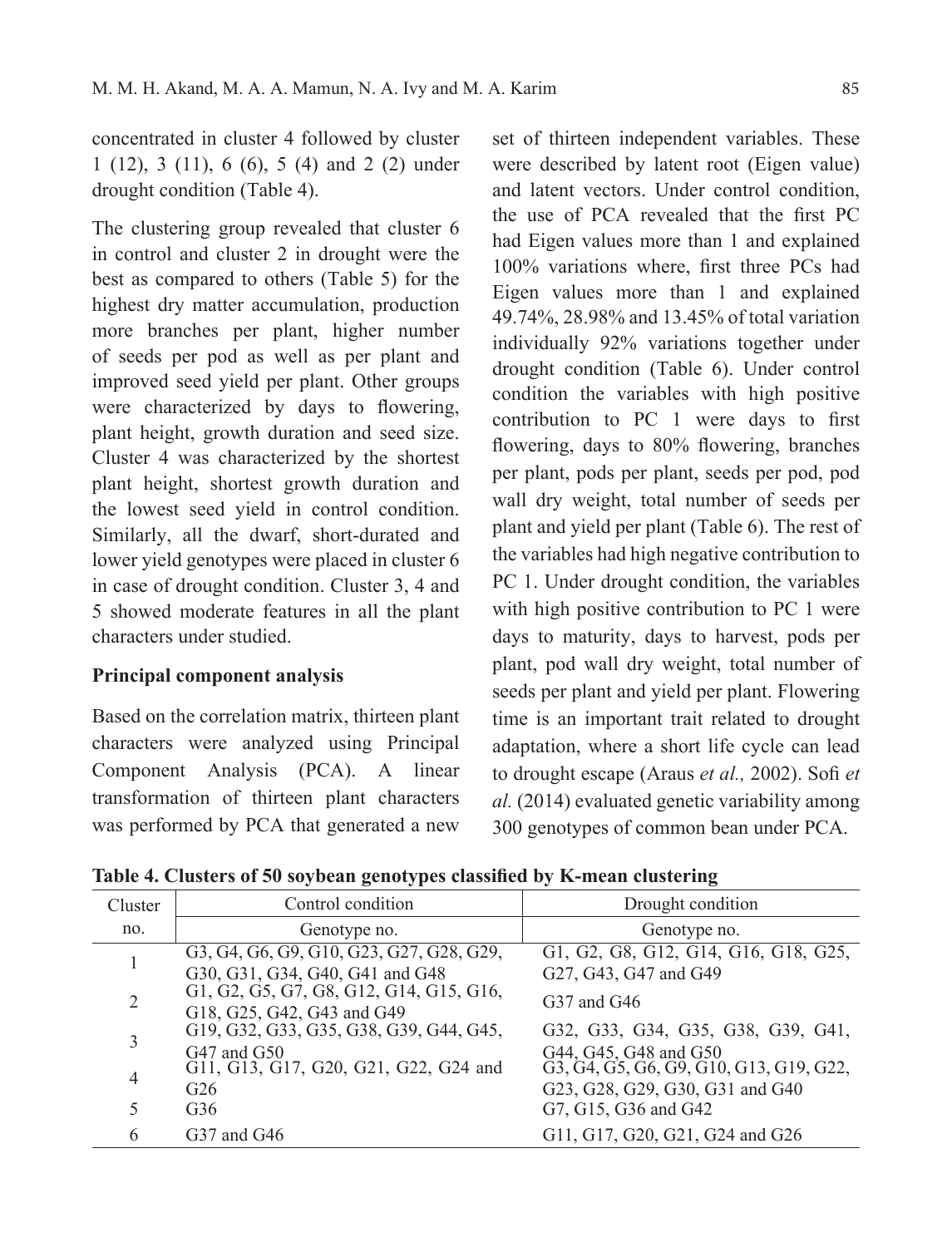| $\frac{1}{2}$                                                |
|--------------------------------------------------------------|
|                                                              |
|                                                              |
|                                                              |
| ֧֧֧֢ׅ֧ׅ֧֧֧ׅ֧֧֚֚֚֚֚֚֚֚֚֚֚֚֚֚֚֬֝֝֓֜֓֝֓֝֬֜֓֝֬<br>non monot<br>١ |
| $\frac{1}{2}$                                                |
|                                                              |
| l                                                            |
| $\frac{1}{2}$                                                |
|                                                              |
| もくきょう トラミ く                                                  |
| ā<br>$\frac{1}{2}$<br>l                                      |
| is and                                                       |
| $\zeta$                                                      |
| ľ                                                            |

|                            |                 |                | Clusters in control condition |          |        |               |                |               |          | Clusters in drought condition |          |         |
|----------------------------|-----------------|----------------|-------------------------------|----------|--------|---------------|----------------|---------------|----------|-------------------------------|----------|---------|
| Plant characters           |                 | $\sim$         | 3                             | 4        | 5      | $\circ$       |                | $\sim$        | 3        | 4                             | 5        | $\circ$ |
| No. of genotypes           | $\overline{15}$ | $\overline{4}$ | $\supseteq$                   | $\infty$ |        | $\mathcal{L}$ | $\overline{c}$ | $\mathcal{L}$ | $\equiv$ | $\overline{15}$               | 4        | $\circ$ |
| Phenological               |                 |                |                               |          |        |               |                |               |          |                               |          |         |
| Days to first flowering    | 52              | 58             | 55                            | 43       | 57     | 56            | 55             | 56            | 55       | 48                            | 58       | 42      |
| Days to 80% flowering      | 59              | 67             | 63                            | 50       | 66     | $\mathcal{L}$ | 63             | $\mathcal{Z}$ | 63       | 56                            | 67       | 48      |
| Days to maturity           | 95              | 106            | 97                            | 84       | $\Xi$  | 99            | 110            | 104           | 103      | 98                            | 107      | 84      |
| Morphological              |                 |                |                               |          |        |               |                |               |          |                               |          |         |
| Plant height (cm)          | 50.36           | 57.56          | 59.88                         | 37.50    | 40.41  | 70.30         | 50.51          | 61.59         | 43.96    | 36.46                         | 38.56    | 25.56   |
| Plant dry weight (g)       | 2.09            | 3.21           | 3.12                          | 1.32     | 2.2780 | 3.85          | 2.63           | 3.40          | 2.02     | 1.28                          | $1.87\,$ | 0.63    |
| Branches per plant (no)    | 2.31            | 1.34           | 3.08                          | 2.45     |        | 5             | 1.23           | 4.63          | 1.64     | 1.42                          | 1.01     | 1.87    |
| Yield and yield attributes |                 |                |                               |          |        |               |                |               |          |                               |          |         |
| Pods per plant (no)        | 27.18           | 22.84          | 39.95                         | 15.37    | 10.80  | 52.50         | 22.50          | 54.06         | 33.33    | 17.98                         | 13.82    | 9.64    |
| Pod length $\rm (cm)$      | 3.72            | 4.24           | 3.73                          | 4.17     | 5.32   | 3.40          | 4.13           | 3.33          | 3.33     | 3.84                          | 4.49     | 3.82    |
| Seeds per pod (no)         | 2.37            | 2.53           | 2.47                          | 2.83     | 2.37   | 2.92          | 2.46           | 2.82          | 2.12     | 2.47                          | 2.52     | 2.66    |
| Pod wall dry weight (g)    | 2.94            | 3.36           | 3.81                          | 2.03     | 2.83   | 3.96          | 3.11           | 3.41          | 3.04     | 2.17                          | 2.12     | 1.04    |
| Seeds per plant (no)       | 44.23           | 41.84          | 64.13                         | 33.75    | 18.13  | 111.18        | 38.29          | 112.27        | 45.70    | 30.98                         | 24.43    | 18.40   |
| $100$ -seed weight $(g)$   | 11.07           | 14.44          | 9.88                          | 12.61    | 25.13  | 6.10          | 14.22          | 7.16          | 9.30     | 11.08                         | 15.58    | 11.39   |
| Yield per plant (g)        | 5.25            | 6.63           | 7.43                          | 4.26     | 5.52   | 7.45          | 6.30           | 8.63          | 5.70     | 3.96                          | 4.22     | 2.07    |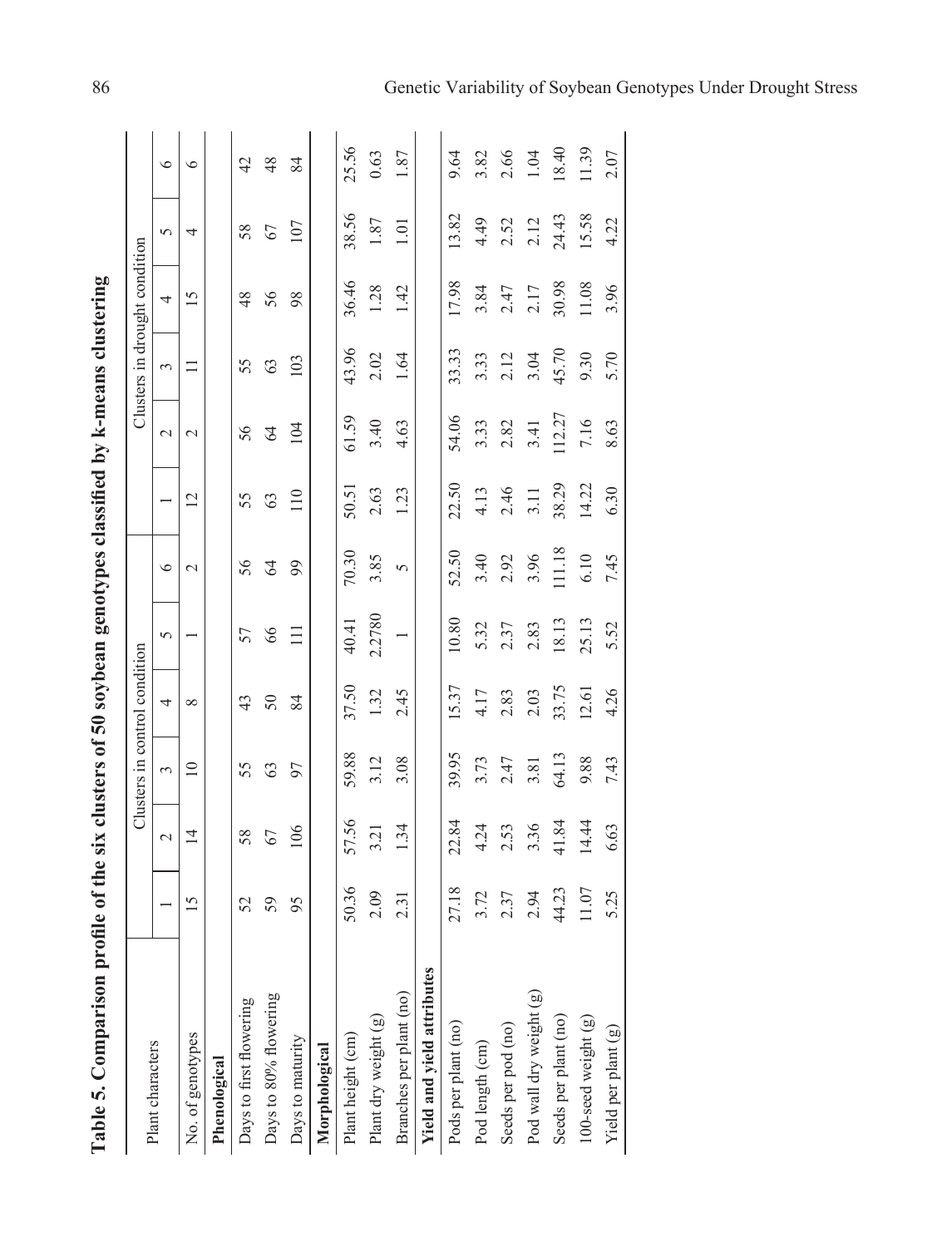|                                   | PC under control condition |                 | PC under drought condition |                 |
|-----------------------------------|----------------------------|-----------------|----------------------------|-----------------|
| Plant characters                  | 1 <sup>st</sup>            | 1 <sup>st</sup> | 2 <sup>nd</sup>            | 3 <sup>rd</sup> |
| Phenological                      |                            |                 |                            |                 |
| Days to first flowering           | 1                          | 0.126           | 0.657                      | 0.716           |
| Days to 80% flowering             | 1                          | 0.126           | 0.657                      | 0.716           |
| Days to maturity                  | $-1$                       | 0.987           | 0.092                      | $-0.072$        |
| Morphological                     |                            |                 |                            |                 |
| Plant height (cm)                 | $-1$                       | $-0.872$        | 0.014                      | 0.171           |
| Plant dry weight (g)              | $-1$                       | $-0.596$        | 0.464                      | $-0.608$        |
| Branches per plant (no)           | 1                          | $-0.85$         | $-0.498$                   | 0.083           |
| <b>Yield and yield attributes</b> |                            |                 |                            |                 |
| Pods per plant (no)               | 1                          | 0.679           | $-0.656$                   | 0.299           |
| Pod length (cm)                   | $-1$                       | $-0.046$        | 0.991                      | $-0.09$         |
| Seeds per pod (no)                | 1                          | 0.52            | 0.438                      | $-0.567$        |
| Pod wall dry weight (g)           |                            | 0.826           | $-0.053$                   | $-0.077$        |
| Seeds per plant (no)              |                            | 0.844           | $-0.516$                   | 0.088           |
| 100-seed weight $(g)$             | $-1$                       | 0.195           | 0.912                      | $-0.025$        |
| Yield per plant $(g)$             |                            | 0.99            | 0.084                      | $-0.101$        |

**Table 6. Latent vectors associated with the 1st principal components (PC)**

#### **Discriminant function analysis (DFA)**

Stepwise DFA was done to determine the set of discriminatory functions contributed in separating 50 genotypes into six distinct clusters. It provides a graphical view illustrating the existence of groups (Singh *et al.,* 1991). Function 1 alone explained 59.70 and 65.90% whereas function 2 explained 25.10 and 23% of total variance under control and drought condition, respectively (Table 7). Hence, the function 1 and function 2 accounted for a cumulative of 84.70 and 88.90% of total variance in control and drought condition, respectively. Under control condition, all discriminatory functions except function 5 were statistically significant at a probability level of 0.000 according to chi-square test. Function 5 was statistically significant at a probability level of 0.034. Similarly, all discriminatory functions except function 4 and

5 were statistically significant at a probability level of 0.000 according to chi-square test in drought condition. Function 4 and 5 were statistically significant at a probability level of 0.085 and 0.166, respectively (Table 8). The genotypes were classified into six groups according to the first two discriminatory functions. Under control condition, the first function clearly separated group 6 from group 4, 5 and other groups were intermediate. Genotypes situated at the right side of the diagram produced the highest number of seeds per plant and that of the left side produced the lowest number of seeds per plant based on X ordinate (Fig. 1). Therefore, function 1 separated group (cluster) 4 and 5 very clearly from group 6 based on the number of seeds per plant. Cluster 1, 2 and 3 were intermediate in number of seeds per plant. On the other hand, the genotypes scattered on the upper part of the diagram required more days to maturity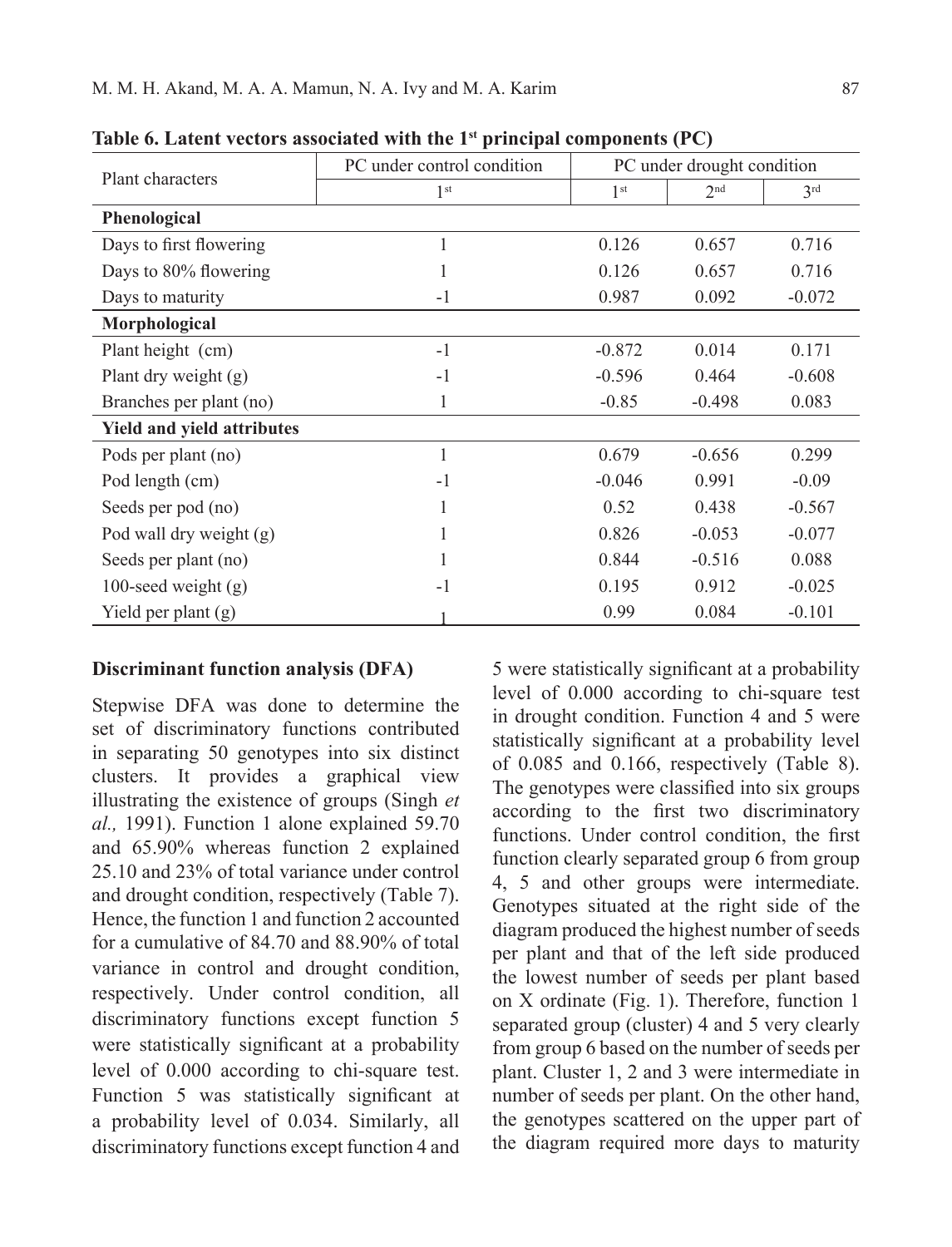| <b>Functions</b> |                      | Eigen value          |         | Variance $(\% )$ |         | Cumulative $(\% )$ |         | Canonical correlation |
|------------------|----------------------|----------------------|---------|------------------|---------|--------------------|---------|-----------------------|
|                  | Control              | Drought              | Control | Drought          | Control | Drought            | Control | Drought               |
|                  | 10.300a              | 18.451 <sup>a</sup>  | 59.70   | 65.9             | 59.7    | 65.9               | 0.955   | 0.974                 |
| $\overline{2}$   | $4.325^{\rm a}$      | $6.427$ <sup>a</sup> | 25.10   | 23.0             | 84.7    | 88.9               | 0.901   | 0.930                 |
| 3                | 1973a                | 2.843 <sup>a</sup>   | 11.40   | 10.2             | 96.1    | 99.0               | 0.815   | 0.860                 |
| 4                | 0.497a               | 0.191a               | 2.90    | 0.7              | 99.0    | 99.7               | 0.576   | 0.401                 |
|                  | $0.170$ <sup>a</sup> | $0.087$ <sup>a</sup> | .00.    | 0.3              | 100.0   | 100.0              | 0.381   | 0.283                 |

**Table 7. Discriminant function analysis using Eigen values**

First 5 canonical discriminant functions were used in the analysis.

**Table 8. Discriminant functions that analyze by Wilks' Lambda**

| Test of     |         | Wilks' Lambda |         | Chi-square |         | Degrees of freedom | Significance level |         |
|-------------|---------|---------------|---------|------------|---------|--------------------|--------------------|---------|
| Function(s) | Control | Drought       | Control | Drought    | Control | Drought            | Control            | Drought |
| 1 through 5 | 0.003   | 0.001         | 247.143 | 282.854    | 30      | 30                 | $\theta$           |         |
| 2 through 5 | 0.036   | 0.027         | 142.875 | 155.234    | 20      | 20                 | $\Omega$           |         |
| 3 through 5 | 0.192   | 0.201         | 70.959  | 69.017     | 12      | 12                 | $\theta$           |         |
| 4 through 5 | 0.571   | 0.772         | 24.11   | 11.127     | 6       | 6                  | $\theta$           | 0.085   |
| -5          | 0.855   | 0.92          | 6.759   | 3.597      |         |                    | 0.034              | 0.166   |



**Fig. 1. Graphical illustration of the discriminant function analysis of six groups of 50 soybean genotypes under control and drought condition. The encircled accessions indicate the groups obtained through cluster analysis.**

and harvest and that of the lower part required lesser days to maturity and harvest based on Y ordinate. Therefore, function 2 separated group 5 and group 2 very clearly from group 4 and group 6 based on day required to maturity and harvest. Group 4 was early maturing and group 5 was late maturing. Similar trend was also exhibited under drought condition (Fig. 2).

#### **Representative genotypes**

The relative position of genotypes indicated the cumulative response of variables representing of function 1 and function 2 under control condition (Fig. 2). Group centroid of each cluster represented the optimum values of function 1 and function 2 that was resulted from the cumulative effects of all genotypes oriented under that cluster based on their response to the optimum response of that group.

The deviation of the genotypes in response of discriminating variables was very close to the group centroid and might be considered as the most representative (might not be the best) of that group. Accordingly the genotype G10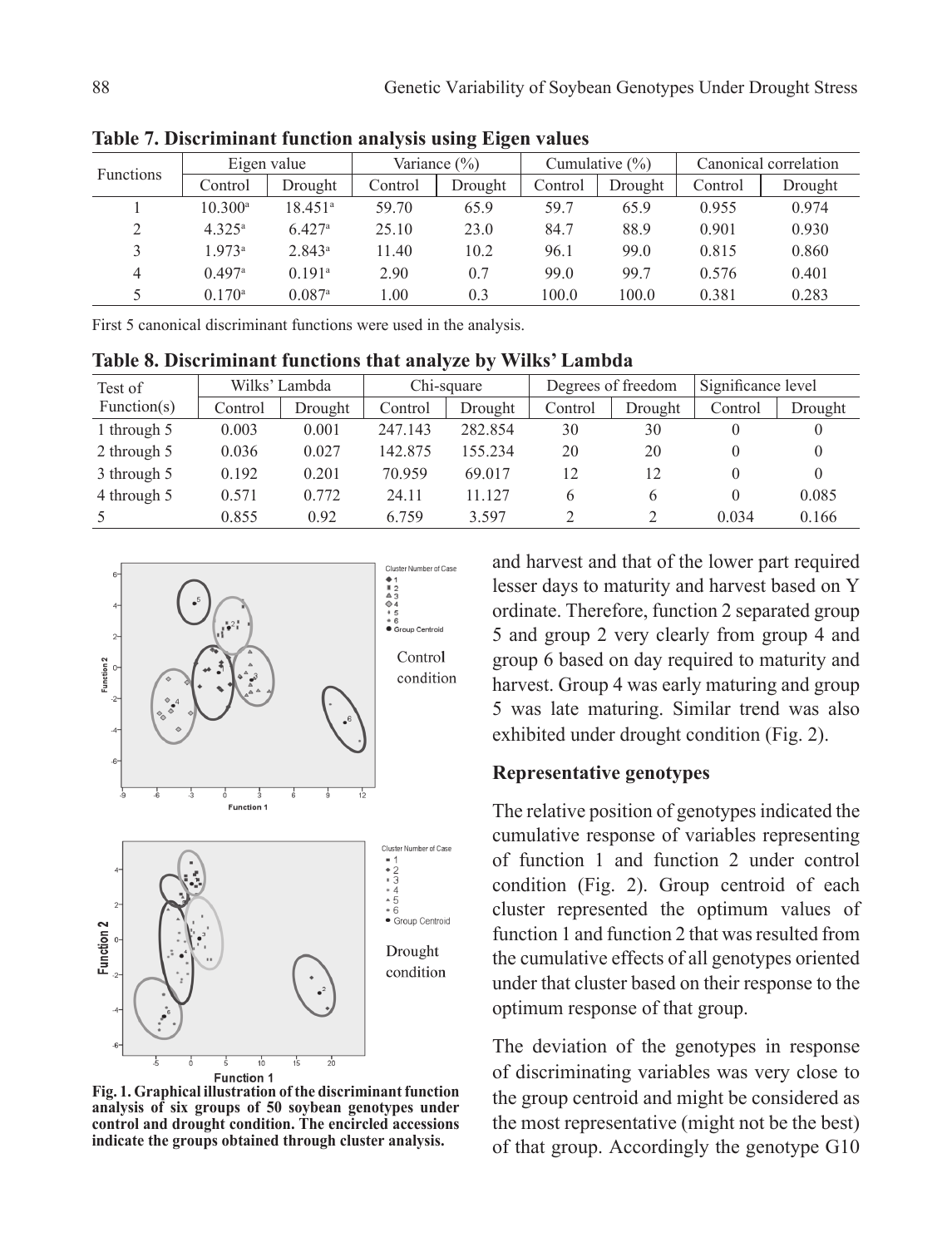

**Fig. 2. Graphical illustration of genotypes under each cluster by DFA based on plant characters under control condition.**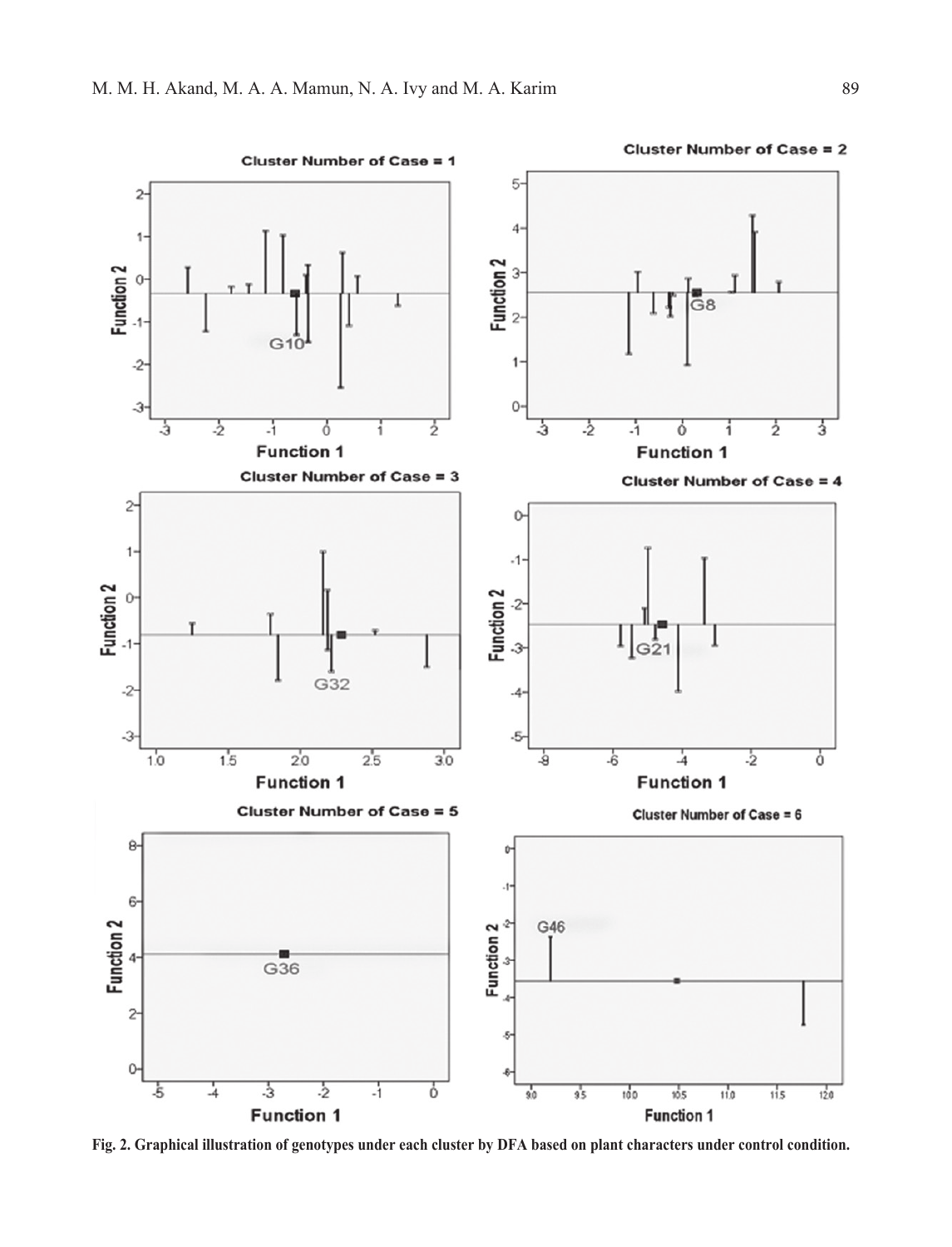(G00018) in group 1, G8 (G00013) in group 2, G32 (BD2326) in group 3, G21 (G00154) in group 4, G36 (BD2334) in group 5 and G46 (BGM-2033) in group 6 might be considered as more representative genotypes of their respective groups under control condition.

On the other hand, G2 (G00006) in group 1, G37 (BD2336) in group 2, G41 (AGS-205) in group 3, G40 (AGS-191) in group 4, G42 (AGS-313) in group 5 and G17 (G00075) in group 6 might be considered as more representative genotype of their respective groups under drought condition (Fig. 3).



**Fig. 3. Graphical illustration of genotypes under each cluster by DFA based on plant characters under drought condition.**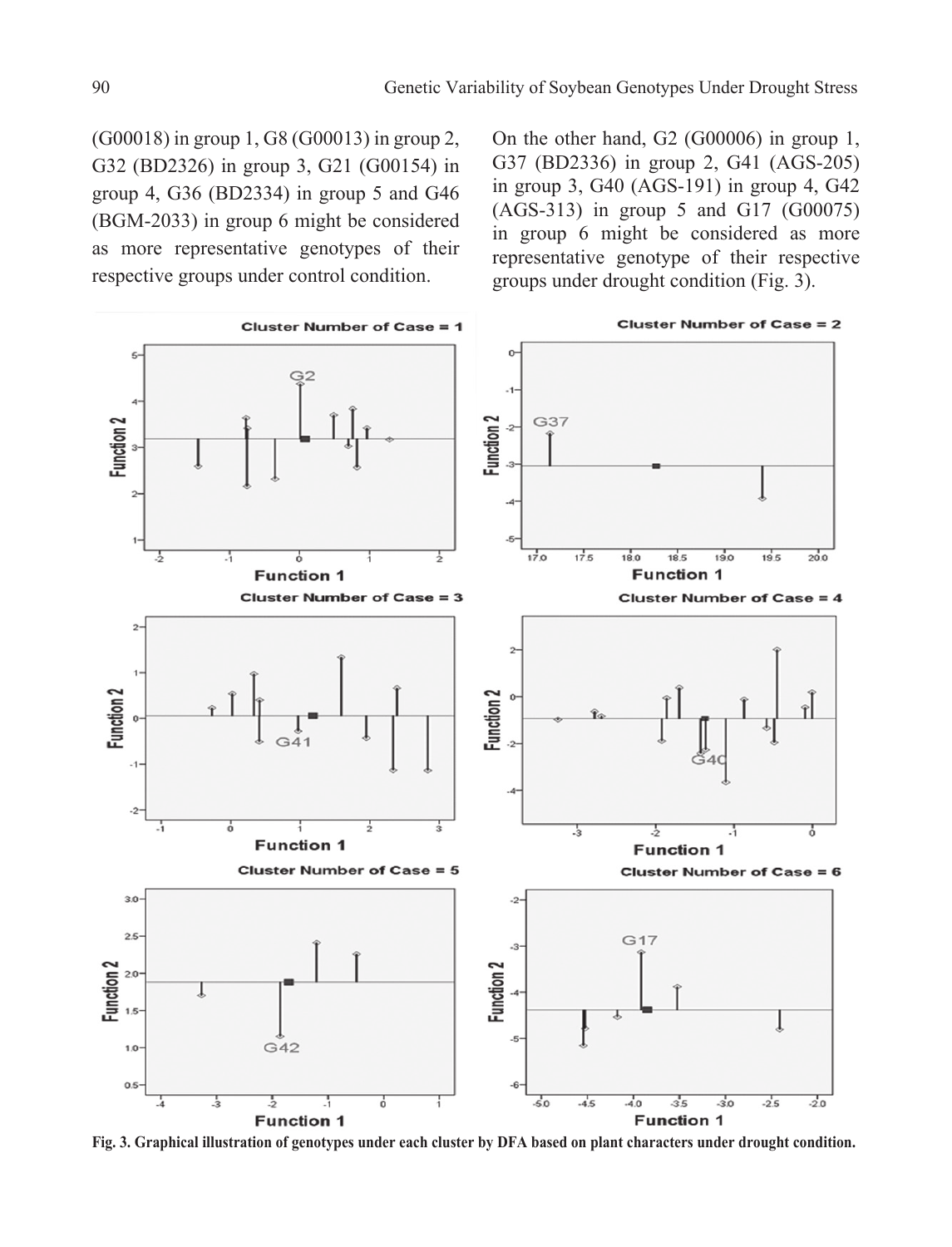# **Selection of genotypes for drought tolerance on the basis of yield**

Considering yield as the main target, five genotypes (G2, G8, G43, G12 and G49) from cluster 2 and three genotypes (G39, G50 and G45) from cluster 3 were top yielder in control and drought condition, respectively (Table 9). Among the genotypes, G2 (G00006) produced the highest yield in both control (10.79 g) and drought (9.2 g) treatments. Similarly, G39 (BD2350) was the second top yielder in control and G37 (BD2336) in drought. The lowest yield was found in G38 (BD2340) and G25 (G00196) in control and drought, respectively. Other genotypes had yield per plant less than 8.00 g per plant. Drought stress

caused changes in photosynthetic pigments and components (Anjum *et al.,* 2003), damaged photosynthetic apparatus (Fu and Huang, 2001) and diminished activities of Calvin cycle enzymes, which are important causes of reduced crop yield (Monakhova and Chernyad, 2002). These genotypes showed considerable variation in percent reduction of yield subjected to drought stress. Similar yield reduction of soybean was also observed by Samarah *et al.* (2006).

## **Conclusion**

There existed a wide range of variation in morphological and phenotypic characters as well as yield performance of 50 soybean

|                |                 | Control condition     |                                |                |                 | Drought condition        |                                |
|----------------|-----------------|-----------------------|--------------------------------|----------------|-----------------|--------------------------|--------------------------------|
| Cluster<br>no  | Genotype<br>no. | Accession code.       | Yield per<br>plant $\bar{g}$ ) | Cluster<br>no  | Genotype<br>no. | Accession<br>code.       | Yield per<br>plant $\bar{g}$ ) |
| 6              | G37             | BD2336                | 7.91                           | $\overline{2}$ | G37             | BD2336                   | 8.78                           |
| 6              | G46             | <b>BGM2033</b>        | 6.98                           | $\overline{2}$ | G46             | <b>BGM2033</b>           | 7.49                           |
| $\mathfrak{Z}$ | G19             | G00135                | 8.52                           | $\mathbf{1}$   | G1              | G00001                   | 6.14                           |
| 3              | G <sub>32</sub> | <b>BD2326</b>         | 7.03                           | $\mathbf{1}$   | G2              | G00006                   | 9.2                            |
| 3              | G33             | BD2329                | 5.98                           | 1              | G8              | G00013                   | 5.77                           |
| $\mathfrak{Z}$ | G <sub>35</sub> | <b>BD2333</b>         | 6.33                           | 1              | G12             | G00037                   | 6.92                           |
| 3              | G38             | BD2340                | 5.86                           | $\mathbf{1}$   | G14             | G00046                   | 5.50                           |
| 3              | G39             | <b>BD2350</b>         | 10.66                          | $\mathbf{1}$   | G16             | G00055                   | 5.69                           |
| 3              | G <sub>44</sub> | <b>BARI</b> Soybean 5 | 5.96                           | 1              | G18             | G00112                   | 5.36                           |
| 3              | G <sub>45</sub> | <b>BARI</b> Soybean 6 | 7.26                           | 1              | G <sub>25</sub> | G00196                   | 4.86                           |
| 3              | G <sub>47</sub> | GMOT22                | 8.28                           | $\mathbf{1}$   | G27             | G00209                   | 5.25                           |
| 3              | G50             | Shohag                | 8.42                           | 1              | G <sub>43</sub> | AGS383                   | 6.53                           |
| $\overline{c}$ | G <sub>2</sub>  | G00006                | 10.79                          | 1              | G47             | GMOT22                   | 7.59                           |
| $\overline{2}$ | G8              | G00013                | 8.31                           | $\mathbf{1}$   | G49             | <b>PK472</b>             | 6.77                           |
| $\overline{2}$ | G <sub>43</sub> | AGS383                | 7.73                           | 3              | G39             | <b>BD2350</b>            | 8.52                           |
| $\overline{2}$ | G12             | G00037                | 7.27                           | 3              | G50             | Shohag                   | 6.82                           |
| $\overline{2}$ | G49             | <b>PK472</b>          | 7.25                           | 3              | G45             | <b>BARI</b><br>Soybean 6 | 6.58                           |

**Table 9. Yield performance of soybean genotypes according to their respective clusters**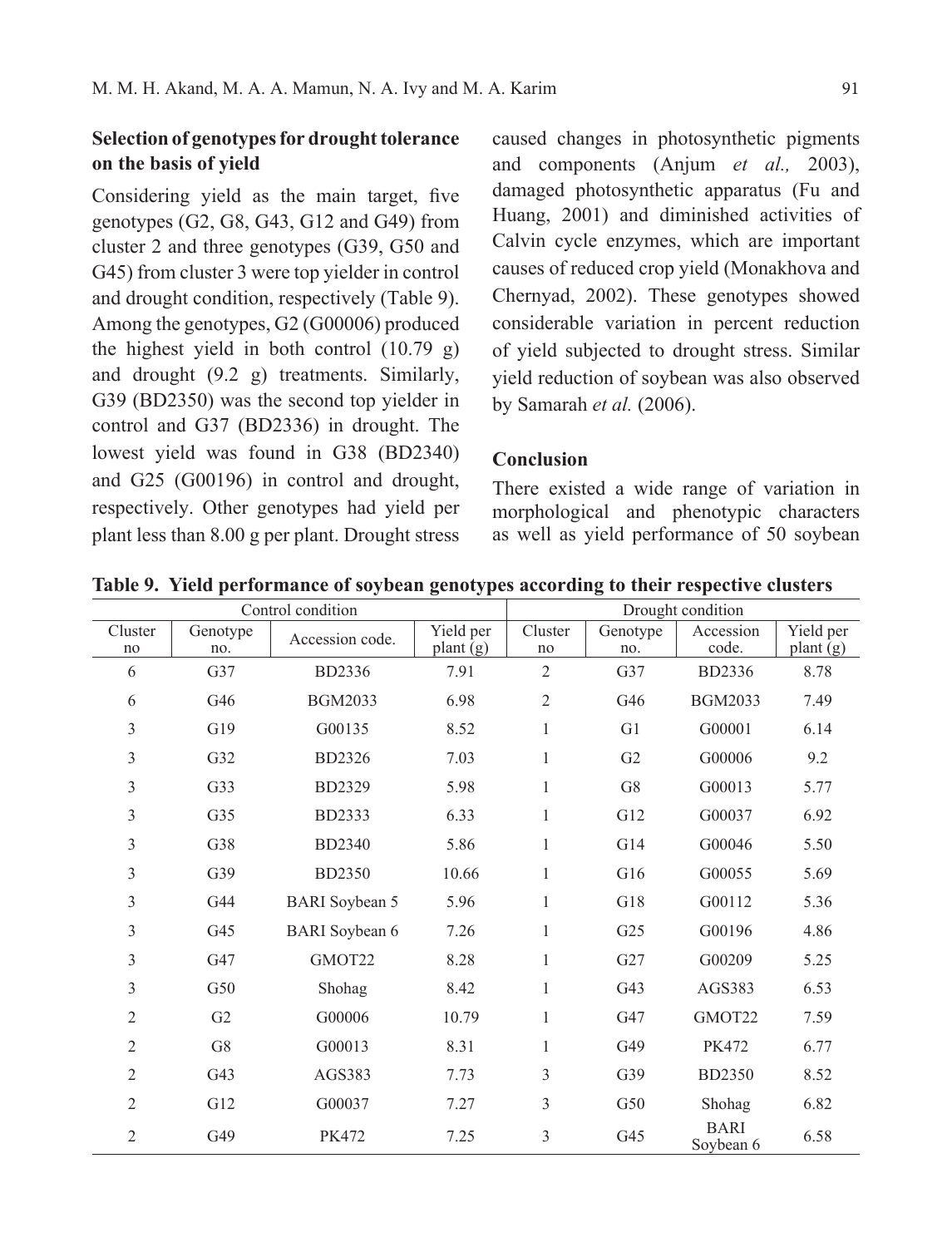genotypes. Out of 13 variables, the number of seeds per plant played the most dominant role in explaining the maximum variance in both control and drought conditions. The genotype G2 (G0006) and G39 (BD2350) showed high stability in yield performance under control and drought stress. These genotypes can be used as breeding materials for genetic improvement of the crop.

## **Acknowledgement**

The research work was funded by Research Management Committee (RMC), 2014-2015 of Bangabandhu Sheikh Mujibur Rahman Agricultural University, Gazipur-1706, Bangladesh.

## **References**

- Anjum, F., M. Yaseen, E. Rasul, A. Wahid and S. Anjum. 2003. Water stress in barley (*Hordeum vulgare* L.); Effect on chemical composition and chlorophyll contents. *Pakistan J. Agr. Sci.* 40: 45-49.
- Anjum, S. A., L. Ehsanullah, L. Xue, M. F. Wang, R. Saleem and C. J. Huang. 2013. Exogenous benzoic acid (BZA) treatment can induce drought tolerance in soybean plants by improving gas-exchange and chlorophyll contents. *African J. Crop Sci.* 7(5): 555-560.
- Araus, J. L., G. A. Slafer, M. P. Reynolds and C. Royo. 2002. Plant breeding and drought in C3 cereals: what should we breed for? *Ann. Bot.* 89: 925-940.
- Casagrande, E. C., J. R. B. Farias, N. Neumaier, T. Oya, J. Pedroso, P. K. Martins, M. C. Breton and A. L. Nepomuceno. 2001. Expressão gênicadi feren cialdurante deficit hídricoemsoja. *R. Bras. Fisiol. Veg.* 13(2): 168-184.
- Clifford, H. T. and W. Stephenson. 1975. An introduction to numerical classification. Academic Press, New York, USA.
- Embrapa. 2011. Siplanta de Produção 15. ExigênciasClimáticas. In: Tecnologia de produção de soja - Região central do Brasi: 2012 - 2013. Londrina: Embrapasoja. 11-12.
- Farias, J. R. B., A. L. Nepomuceno and N. Neumaier. 2007. Ecofisiologia da soja. Londrina: EMBRAPA-CNPSo, 9 p. (EMBRAPA-CNPSo. Circular técnica, 48).
- FRG. 2012. Fertilizer Recommendation Guide-2012, Bangladesh Agricultural Research Council (BARC), Farmgate, Dhaka 1217, 107 P.
- Fu, J. and B. Huang. 2001. Involvement of antioxidants and lipid peroxidation in the adaptation of two cool-season grasses to localized drought stress. *Environ. Exp. Bot*. 45: 105-114.
- Gerten, D. and S. Rost. 2010. Development and climate change: Climate change impacts on agricultural water stress and impact mitigation potential. Potsdam Institute for Climate Impact Research (PIK). Germany. 8 P.
- Heerden, P. D. R. and G. H. J. Krüger. 2000. Photosynthetic limitation in soybean during cold stress. *South Afr. J. Sci.* 96: 201-206.
- Malek, M. A., M. Y. Rafii, M. S. S. Afroz, U. K. Nath and M. M. A. MondaL. 2014. Morphological characterization and assessment of genetic variability, character association, and divergence in soybean mutants. *Sci. World J.* ID 968796: 2014: 1-12.
- Monakhova, O. F. and I. I. Chernyadèv. 2002. Protective role of kartolin-4 in wheat plants exposed to soil drought. *Appl. Biochem. Micro*. 38: 373-380.
- Mondal, M. A., M. A. Hakim, A. S. Juraimi, M. A. K. Azad and M. R. Karim. 2011. Contribution of morpho-physiological attributes in determining the yield of